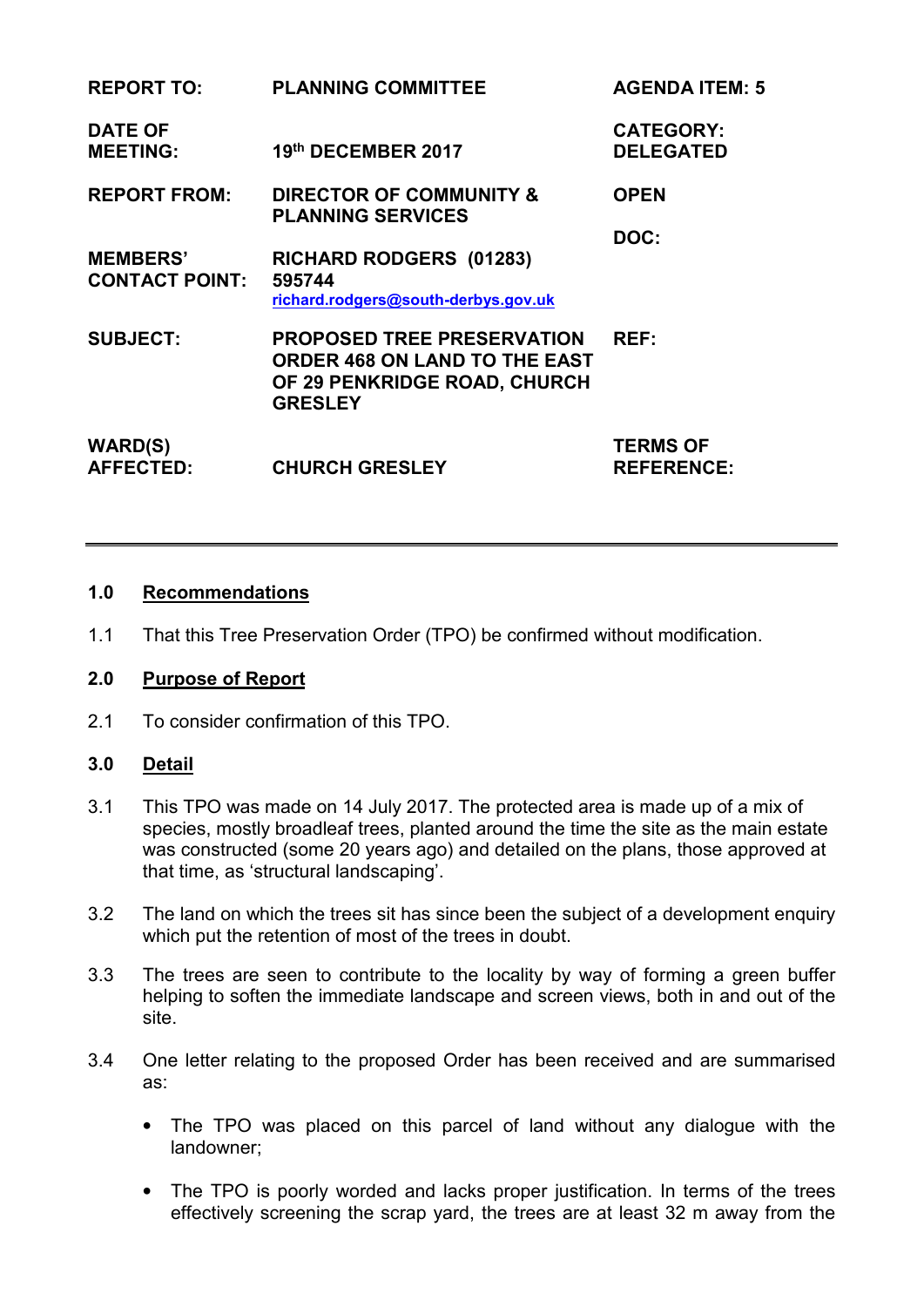scrapyard with other 'protected' trees (those most adjacent to the scrapyard site) already providing some softening;

- The trees are planted too closely together and the health of many of them is already suffering as they compete for position;
- If these trees were allowed to grow in the current layout they will soon need maintenance work to thin them;
- No trees have been cleared, despite accusatory claims to the contrary.
- The TPO has been incorrectly drawn, possibly include trees relating to an adjacent extant site – see 9/2015/1127?
- Assessing the make-up of the area of trees, ie those closest to Penkridge Road being generally of low amenity, it should be varied to include only the larger trees on its northern boundary;
- In relating the area of trees to guidance contained within the National Planning Practice Guidance (NPPG), the area contains no individual tree of particular importance, it has no cultural or historic value and its principal aim is to screen, where screening can be achieved purely by retention of the larger trees on the northern boundary;
- The site is small; such any value to nature, conservation or climate is limited.
- 3.5 In answer to the comments made, officers have the following response:
	- This area was designated as 'structural landscaping' back in 1998 when the wider context received approval for development. Structural landscaping allows for an area to be planted specifically providing a visual buffer, a screen or simply a vegetative break in the street scene.
	- In terms of its value, it does break up the otherwise built street scene, does soften the current development when seen from adjacent lands and equally provides a haven for the local wildlife. The buffer will, but not exclusively, screen some views of the scrapyard.
	- The area is now established (some 15 years growth). The next stage will be for the better specimens therein to thrive; this will undoubtedly lead to some failing. Those failing trees could if required be removed although if they were to remain (more so those in the middle of the copse) their failing would not cause harm to the public realm and be beneficial to local wildlife. Should the landowner wish to remove them however that could be achieved by way of an application and an approved management plan.
	- It is undoubted the area has no specimen trees within it. It is the collective planned for 'feature' that has evolved, that is desirable to protect. It equally contributes to its National Forest situation, a context where areas such as these should be prioritised.